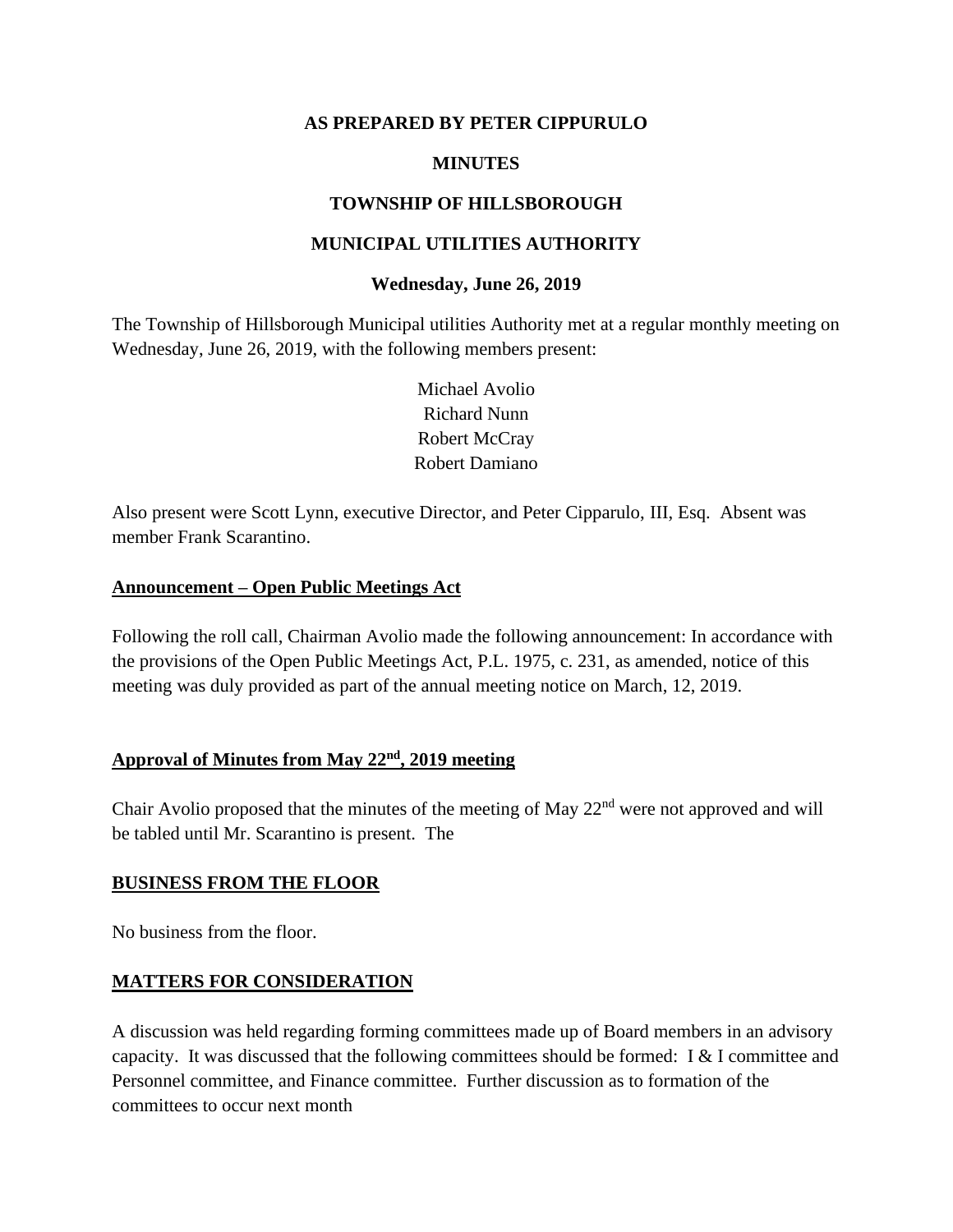## **Resolution – Approving the Hiring of Dan Reiter**

Mr. McCray made the following resolution and moved that it be adopted:

WHERAS, the need for a full-time employee was identified;

WHERAS, Mr. Reiter's compensation will remain the same as when retained as an independent contractor;

WHEREAS, The State of New Jersey has determined that Mr. Reiter qualifies for employment in New Jersey although a resident of Pennsylvania;

WHEREAS, Chairman Avolio stated that Mr. Dan Reiter would be a good candidate for this position; and

The motion was seconded by Mr. Damiano. The roll call vote was: Mr. McCray – yes, Mr. Nunn – yes, Mr. Damiano – yes, and Chairman Avolio – yes.

#### **Resolution – Replace the Pump in Blackwells Mills Pump Station**

Mr. McCray made the following resolution and moved that it be adopted:

WHEREAS Pump Number One and Volup Number One ("PUMPS") need to be replaced;

WHEREAS, three quotes were obtained for replacement of the PUMPS

WHEREAS, the lowest quote was from from Pumping Services in the amount of \$33,000.

The motion was seconded by Mr. Damiano. The roll call vote was: Mr. McCray – yes, Mr. Nunn – yes, Mr. Damiano – yes, and Chairman Avolio – yes.

#### **Resolution – Pay Raise for Brian Batori**

Mr. Nunn made the following resolution and moved that it be adopted: WHEREAS, Mr. Batori's probationary period has ended;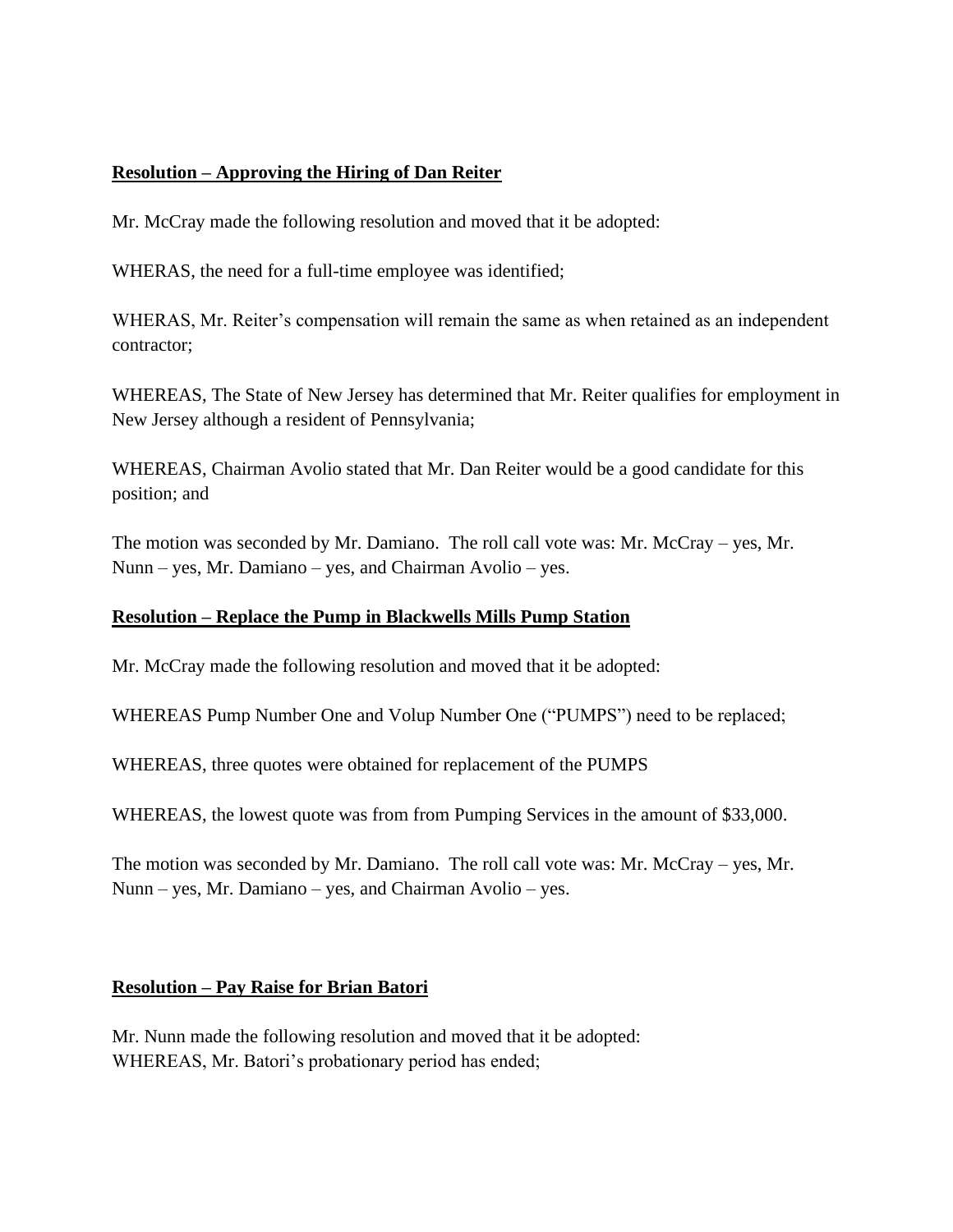WHEREAS, Mr. Lynn reports that Mr. Lynn reports that Mr. Batori has completed his probationary period in exemplary fashion;

WHEREAS, Mr. Batori had the opportunity to be present at the meeting and provided written waiver so as not to attend the meeting.

The motion was seconded by Mr. Damiano. The roll call vote was: Mr. McCray – yes, Mr. Nunn – yes, Mr. Damiano – yes, and Chairman Avolio – yes.

# **Resolution – Approval of Tracy Hohnhorst for Additional Bookkeeper and Reconciliation Position**

Mr. Damiano made the following resolution and moved that it be adopted:

WHEREAS, the need for Ms. Hohnhorst to assume additional bookkeeper and reconciliation responsibilities exist;

WHEREAS, it was determined that Ms. Hohnhorst is qualified to take on such responsibilities;

WHEREAS, Ms. Tracy Holnhorst will receive a \$3,000 pay raise for her increase job responsibilities

The motion was seconded by Mr. Damiano, and the roll call vote was: Mr.McCray – yes, Mr. Nunn – yes, Mr. Damiano-yes, and Chairman Avolio – yes.

# **Resolution – Approval to Hire a Company to Camera the Portion of the Homestead Trunk Line**

Mr. Nunn made the following resolution and moved that it be adopted

WHEREAS, Mr. Lynn reports the need for Homestead Trunk line to be subject to camera as it never has before and is of immediate concern;

WHEREAS the lowest bid was \$15,000 for the 4,600 foot line.

.

The motion was seconded by Mr. Nunn. The roll call vote was: Mr. McCray – yes, Mr. Nunn – yes, Mr. Damiano – yes, and Chairman Avolio – yes.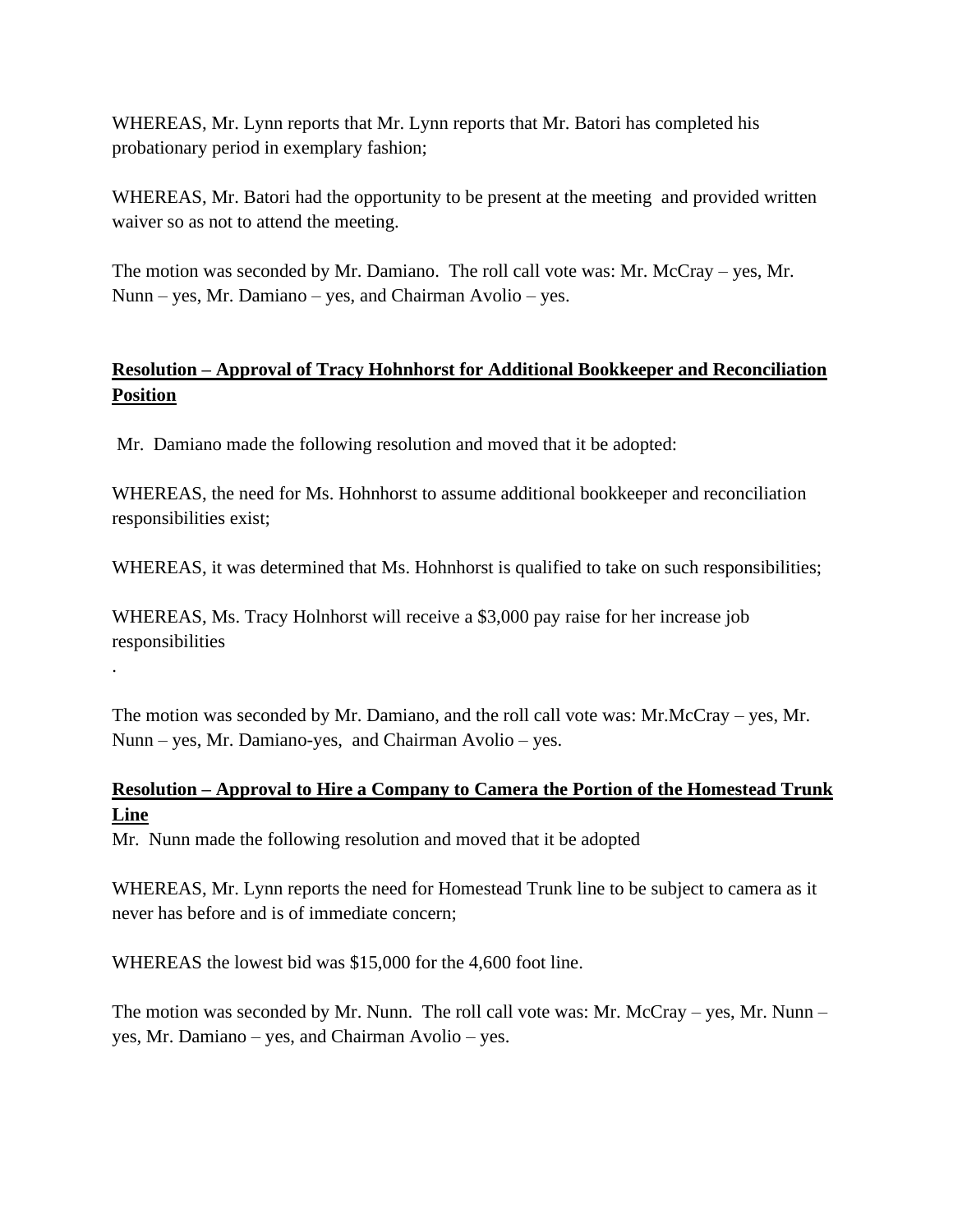## **Resolution – Approval to Hire a Manhole Grouting Company**

Mr. Damiano made the following resolution and moved that it be adopted:

WHEREAS Mr. Lynn reports that as part of the I & I program, Mr. Smith has located and identified approximately 16 manholes that are in need of grouting:

WHEREAS, two companies were brought in for quotes and the lowest estimate was from the company Swarp, the cost being to repair the manholes is \$15,000:

WHEREAS, the maximum amount to spend on the identified manholes is \$15,000

WHEREAS, the need for manholes to be grouted was identified, and

The motion was seconded by Mr. Nunn. The roll call vote was: Mr. McCray – yes, Mr. Nunn – yes, Mr. Damiano – yes, and Chairman Avolio – yes.

## **Resolution – Approve subdivision Zamkotowicz**

Mr. Nunn made the following resolution and moved that it be adopted:

WHEREAS Mr. Lynn reports that the subdivision Zamkotowicz was approved by this Board in 2008:

WHEREAS a resolution needs to be passed at this time so not to prejudice the project.

The motion was seconded by Mr. Avolio. The roll call vote was: Mr. McCray – yes, Mr. Nunn – yes, Mr. Damiano – yes, and Chairman Avolio – yes.

## **SRVSA Report**

No Report

## **Claims List Approval**

Mr. McCray made the following resolution and moved that it be adopted:

That the Operating and General Funds be approved